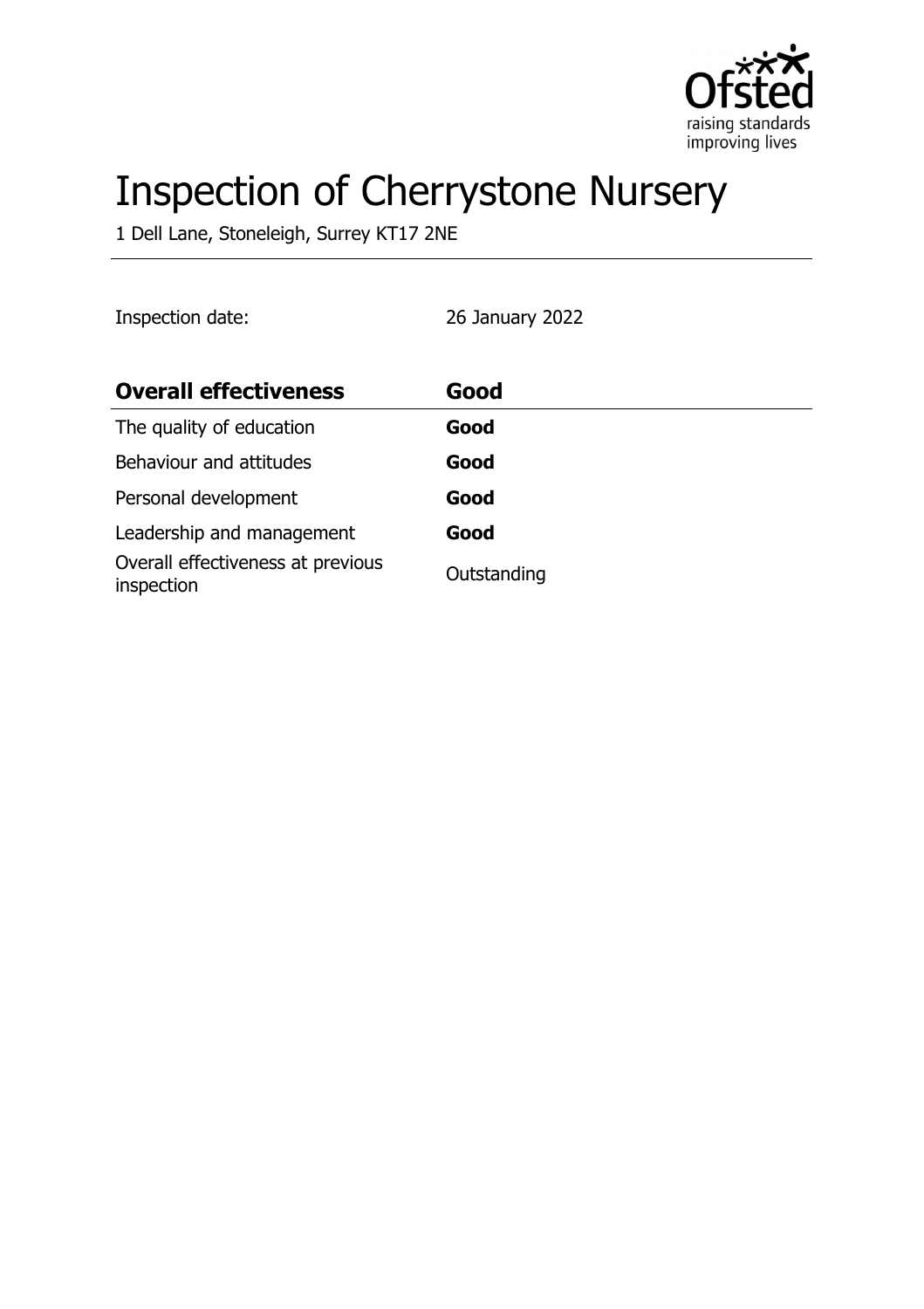

# **What is it like to attend this early years setting?**

## **The provision is good**

Children thoroughly enjoy their time at nursery. Parents do not enter the nursery routinely due to COVID-19 safety precautions. However, children are warmly greeted at the front door by staff who are nurturing in their approach. Older children are eager to begin their day. Babies have especially warm relationships with their key person. This helps all children feel immediately safe and secure.

Babies enjoy a wide range of sensory experiences, which staff use to promote other learning. For example, babies repeat animal noises as they move large, soft plastic animals through chopped-up breakfast cereals. Toddlers are absorbed in their chosen play and know the routines well. For instance, before they play in the water tray, they persevere as they put on a water apron. Children explore the different water containers, scooping and pouring the water. They are developing their large and small muscles for later skills, such as writing. Children thoroughly enjoy these activities.

Children respect each other's opinions when they play together. For instance, they work together as they build different-sized towers. This reinforces their selfconfidence and emotional well-being. Staff have high expectations of children and are good role models. Children listen to the staff and understand appropriate behaviours. Children behave well.

# **What does the early years setting do well and what does it need to do better?**

- $\blacksquare$  The manager, who is covering maternity leave, has an ambitious vision of what they want children to learn and achieve. She has a clear intention for the curriculum, with a particular focus on children's personal, social and emotional development. Overall, children benefit from a wide range of purposeful and interesting activities. However, the organisation of some activities for older children, particularly those taking place just before lunchtime, are not always planned well enough to sustain their engagement. Occasionally, this leads to children losing focus, and it does not promote their learning to the highest level.
- Staff develop children's love for and interest in literacy and books. Younger children listen to stories and songs. Older children draw and form letter shapes and describe what they are drawing. This prepares them well for later writing. Children demonstrate they have a positive attitude to learning.
- $\blacksquare$  Staff communicate clearly with children and model language well. They introduce new words during play. This helps young children to understand their meaning. For instance, children learn what 'squishy' means when describing how the play dough feels as they use their hands to squeeze it. Staff skilfully extend older children's learning as they introduce letter sounds. Children eagerly shout out words they can think of that begin with 'e', such as 'egg' and 'elephant'.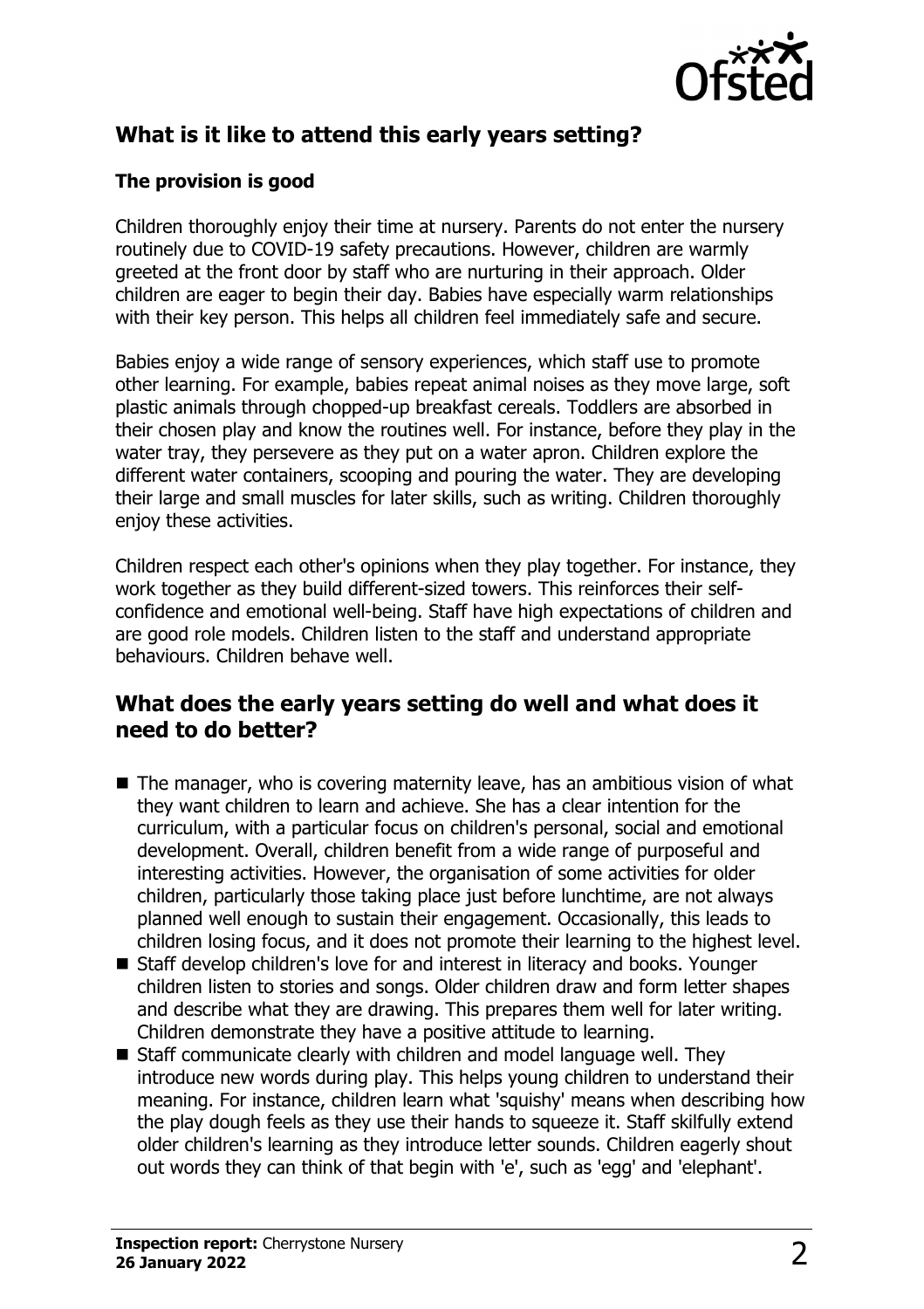

However, occasionally, staff ask children too many questions, not allowing them time to think and develop their own ideas.

- Children learn about a healthy and active lifestyle. They all enjoy healthy, nutritious meals according to their specific dietary needs and preferences. They sit together at mealtimes and are supported in developing their independence. For instance, children pour their drinks and cut their food up using knives and forks at mealtimes. Staff ensure children get plenty of fresh air and exercise outside.
- $\blacksquare$  The managers support children with special educational needs and/or disabilities well. For example, staff monitor development closely and provide specific activities to support children's development. Staff have developed strong partnerships with other professionals to ensure that children get the required levels of support. Children make good progress in their development.
- $\blacksquare$  Partnerships with parents are strong and parents speak highly of the staff team. Staff promote daily communication with parents and offer feedback, both verbally and as part of their online daily diary system.
- Senior leaders support the manager effectively in her role. Together they regularly observe staff and evaluate practice in the nursery. Staff benefit from access to a range of internal and external training. This enhances the experiences they provide for children at the nursery. Staff feel valued and appreciated. There is a strong culture of celebrating their achievements within the nursery.

# **Safeguarding**

The arrangements for safeguarding are effective.

Staff have a good understanding of their safeguarding responsibilities. They know the possible signs of abuse and what to do should they have concerns about a child. Staff are secure in their knowledge of the whistle-blowing policy. They understand the procedures to follow if they are concerned about the practice of another member of staff. Staff provide a safe environment for children. They teach children how to keep themselves safe. For example, staff explain clearly how to hold the scissors correctly while sitting down. Staff ensure that the premises are well maintained and secure.

# **What does the setting need to do to improve?**

#### **To further improve the quality of the early years provision, the provider should:**

- $\blacksquare$  organise group times more effectively to provide children with opportunities to concentrate without distractions and be fully engaged in their learning
- $\blacksquare$  help staff support children's continued communication through meaningful conversations and provide children with time to respond to questions and develop their critical-thinking skills.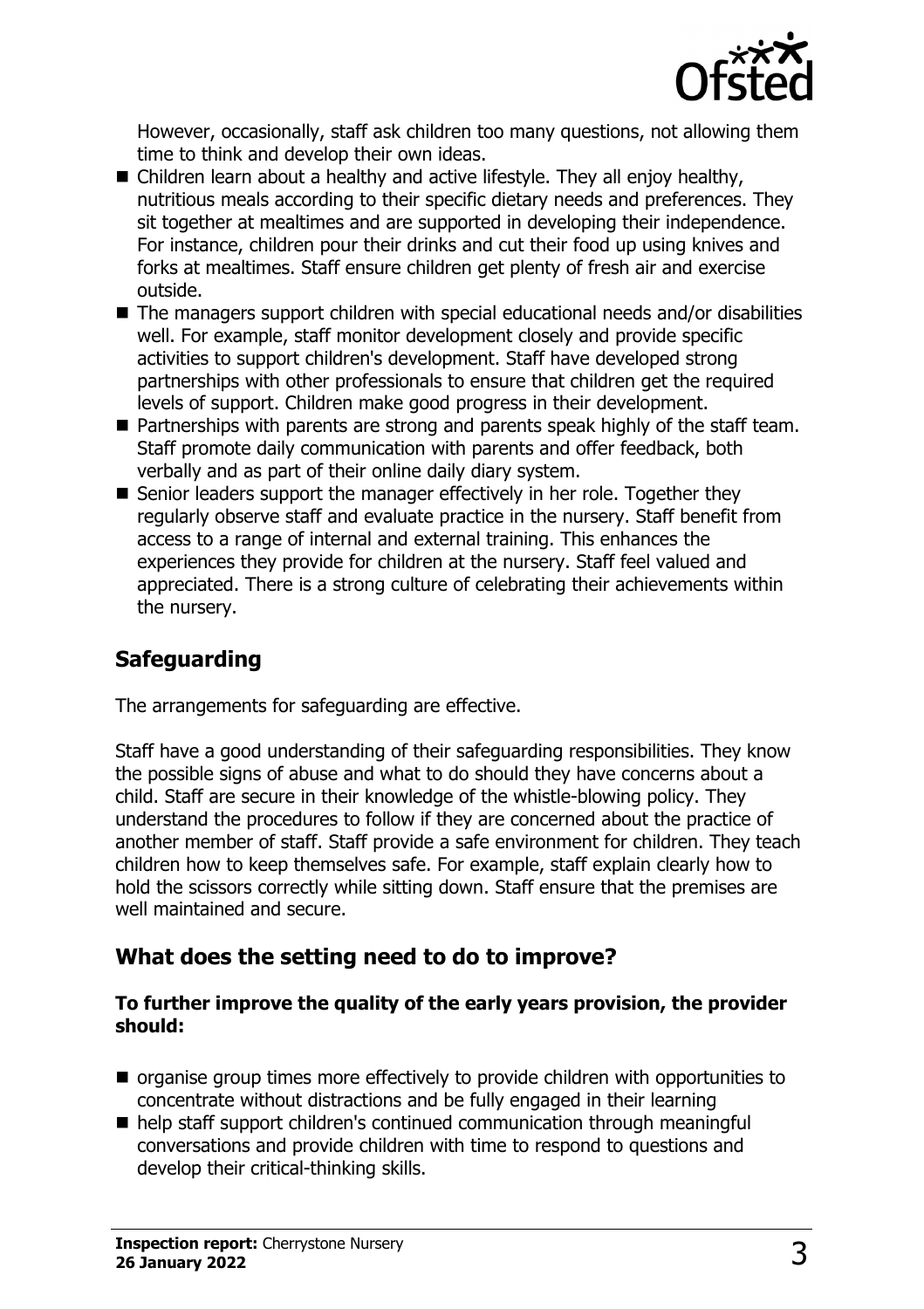

| <b>Setting details</b>                         |                                    |
|------------------------------------------------|------------------------------------|
| Unique reference number                        | EY219568                           |
| <b>Local authority</b>                         | Surrey                             |
| <b>Inspection number</b>                       | 10128574                           |
| <b>Type of provision</b>                       | Childcare on non-domestic premises |
| <b>Registers</b>                               | Early Years Register               |
| Day care type                                  | Full day care                      |
| Age range of children at time of<br>inspection | $0$ to $4$                         |
| <b>Total number of places</b>                  | 94                                 |
| Number of children on roll                     | 129                                |
| Name of registered person                      | Cherry Childcare Ltd               |
| Registered person unique<br>reference number   | RP904322                           |
| Telephone number                               | 020 8786 8006                      |
| Date of previous inspection                    | 14 August 2015                     |

## **Information about this early years setting**

Cherrystone Nursery registered in 2002. The nursery is in Stoneleigh, in Surrey. The nursery is open Monday to Friday from 7:30am to 6:15pm all year round, excluding Christmas and bank holidays. The nursery employs 21 members of staff. Of whom, 18 hold appropriate childcare qualifications. The nursery is accredited to receive funding for free early education for children aged three and four years.

# **Information about this inspection**

#### **Inspector**

Kelly Lane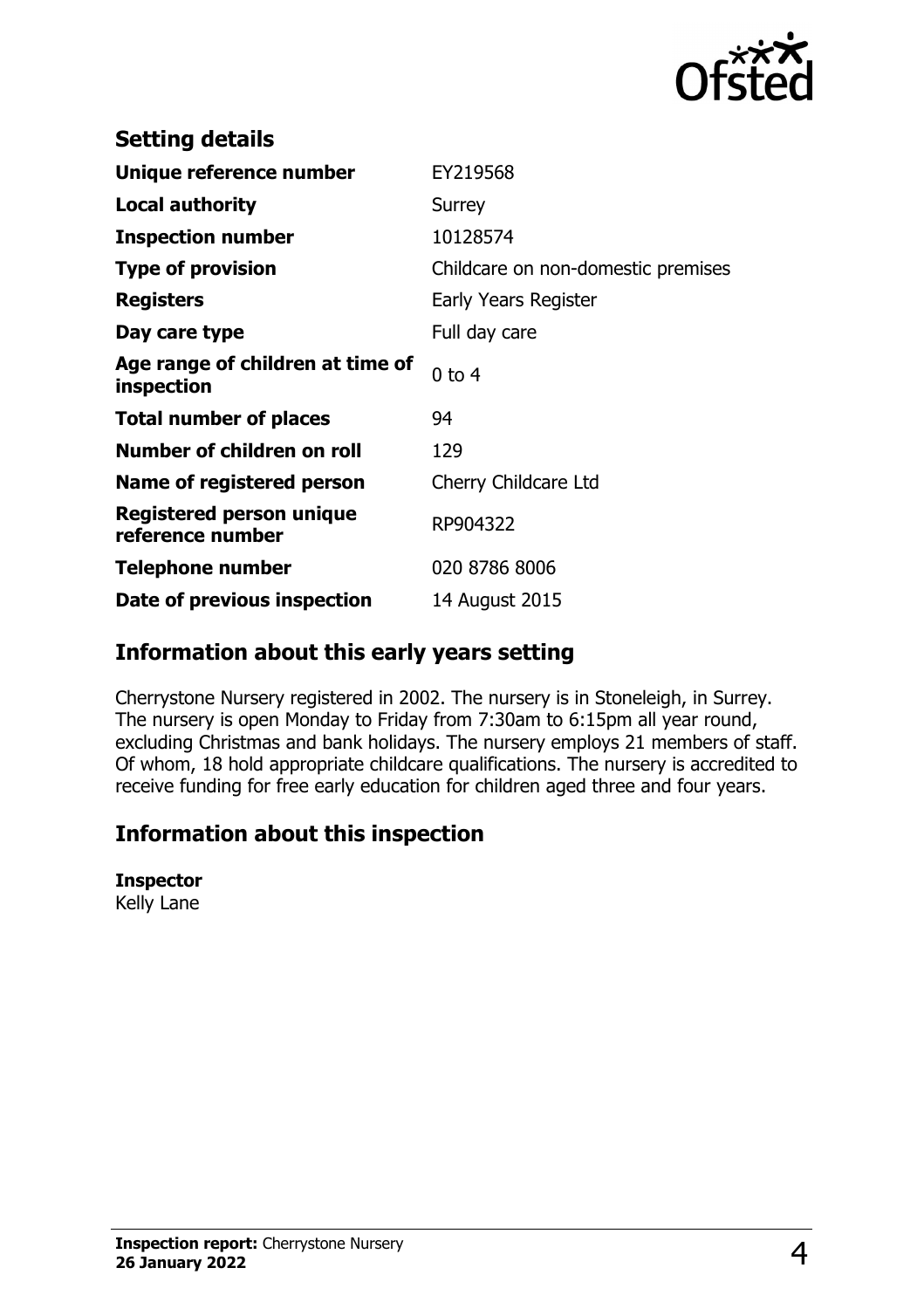

### **Inspection activities**

- $\blacksquare$  This was the first routine inspection the provider received since the COVID-19 pandemic began. The inspector discussed the impact of the pandemic with the provider and has taken that into account in their evaluation of the provider.
- $\blacksquare$  The manger and the inspector completed a learning walk together to discuss the organisation and intent of the curriculum and how the environment is arranged.
- $\blacksquare$  The inspector held discussions with the management, staff, children and parents.
- $\blacksquare$  The inspector sampled some of the setting's documentation, including the checks on staff's suitability and the recruitment procedures.
- $\blacksquare$  The inspector observed the quality of the teaching throughout the inspection. The manager and inspector carried out a joint evaluation of the quality of the teaching within an activity.

We carried out this inspection under sections 49 and 50 of the Childcare Act 2006 on the quality and standards of provision that is registered on the Early Years Register. The registered person must ensure that this provision complies with the statutory framework for children's learning, development and care, known as the early years foundation stage.

If you are not happy with the inspection or the report, you can [complain to Ofsted](http://www.gov.uk/complain-ofsted-report).